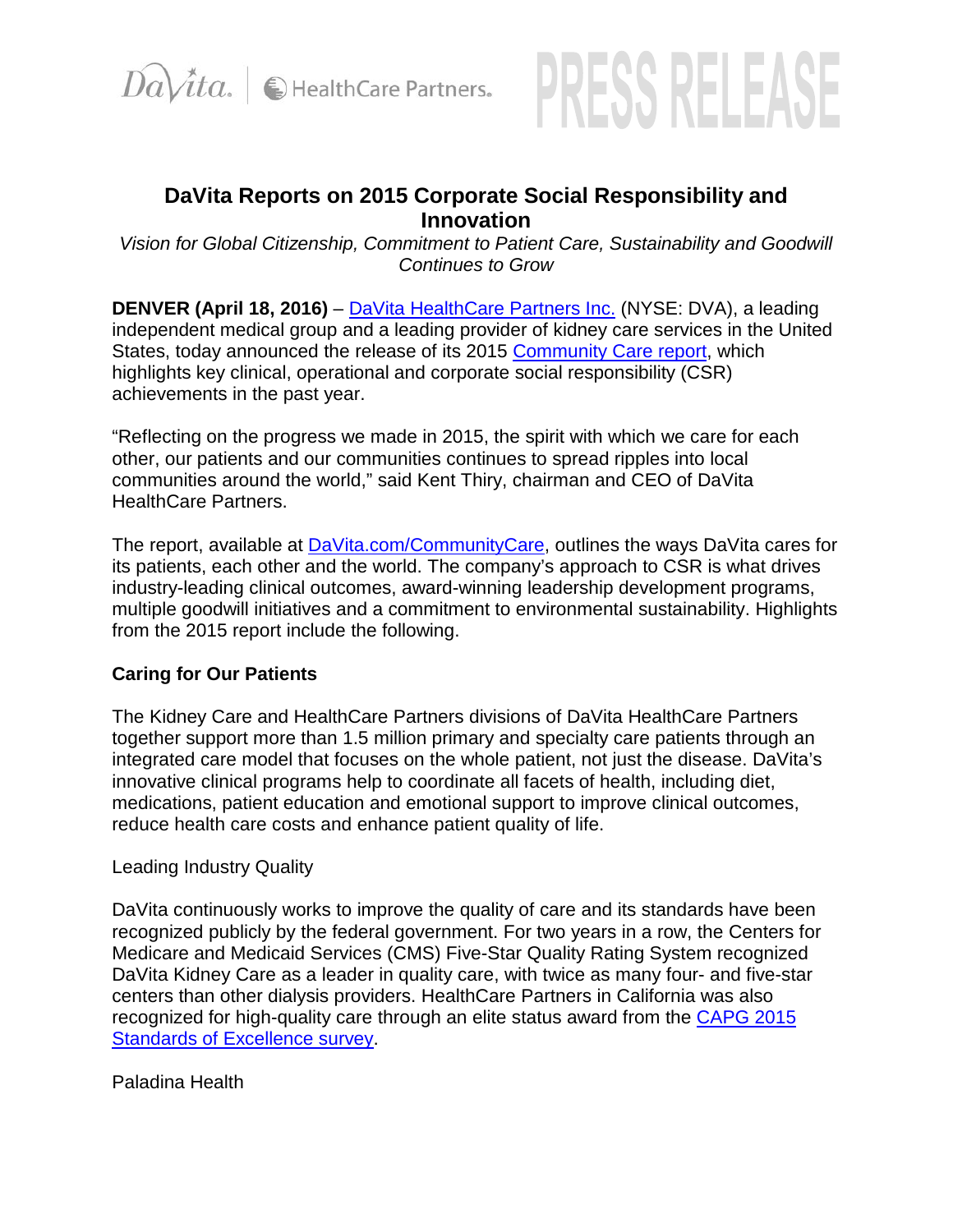Paladina Health, a primary care medical home subsidiary of DaVita, makes care easy through a patient-centric approach and 24/7 access to personal physicians. In 2015, Paladina Health achieved a 73 percent Net Promoter Score in patient satisfaction.

## International

DaVita Kidney Care is committed to elevating the health and quality of life for patients around the world. In 2015, the company achieved several milestones across the globe.

- DaVita Kidney Care opened its eighth dialysis clinic in the Kingdom of Saudi Arabia, providing care for nearly 800 patients.
- The first DaVita Medical Affairs Summit in Germany was held, bringing together local leading physicians and DaVita global medical officers to discuss kidney care and patient quality of life.
- In the Shandong province in China, DaVita Kidney Care formed a joint venture kidney care specialty hospital chain – the first of its kind between a multinational health care provider and the private sector in China.

## Clinical Initiatives

Through evidence-based clinical initiatives, DaVita's [Patient-Focused Quality Pyramid](https://www.davita.com/UploadedFiles/QOL_Pyramid_Large.pdf) provides an infrastructure that supports the pursuit of quality for people with kidney disease. With this framework, the company has improved clinical outcomes each year since 2000 and has been recognized through the CMS Quality Incentive Program and Five-Star Quality Rating System as a leader in clinical performance.

## **Caring for Each Other**

DaVita provides unique opportunities for teammates to succeed at work and at home through leadership courses, professional development, and education scholarships for children and grandchildren and support in times of crisis.

DaVita's Village Vitality program offers teammates several tools for making healthy choices including:

- Free biometric screenings at work sites
- Stress-management courses
- Tobacco-use cessation programs
- Challenges such as Match the Mayor, a six-week program in which teammates try to match Chairman and CEO Kent Thiry in adding a variety of fruits and vegetables to their daily meals.

DaVita Village Network

The DaVita Village Network gives teammates the opportunity to help each other during times of crisis, such as a natural disaster, an accident or an illness through optional payroll contributions and DaVita provides funding to match up to \$250,000 per year.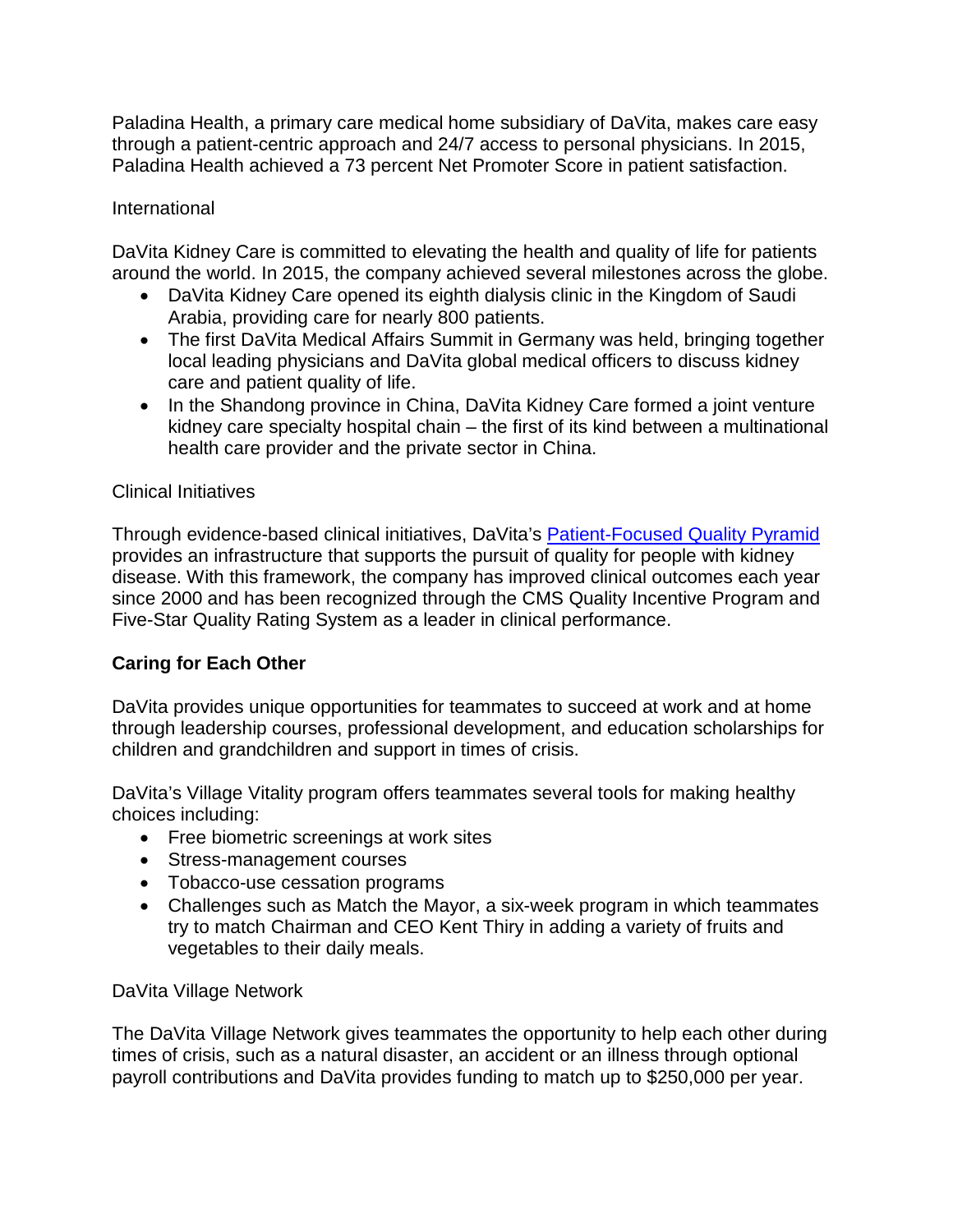#### Developing Leaders

Through DaVita's School of Leadership, School of Clinical Education and Village Gatherings, DaVita directly provided personal and professional development for more than 29,000 teammates in 2015.

DaVita University also launched a dozen new and innovative leadership and educational programs, expanded the availability of distance learning and rolled out leadership and development programs to international teammates in multiple countries.

#### DaVita Way

DaVita Way Days and monthly activities introduce teammates to DaVita's Core Values and various symbols and traditions for celebrating success. Teammates learn how to create and lead DaVita Way activities in their local health care centers and offices.

#### **Caring for Our World**

DaVita is working to improve the lives of patients, of the people in the regions in which it operates and those in need throughout the world by examining and reducing the company's environmental impact, performing international medical missions, offering health screenings and pursuing philanthropic endeavors.

#### Bridge of Life

This nonprofit improves access to primary care and dialysis treatments in underserved communities around the world. In 2015, **Bridge of Life** completed 32 international medical missions in 15 countries, hosted 28 domestic kidney disease screenings and assisted with 21 medical camps for kids. In total, nearly 17,000 people were served with the support of more than 300 teammate volunteers.

#### DaVita Way of Giving

DaVita continued its long tradition of supporting local communities this year by making charitable contributions across the nation through its DaVita Way of Giving program. In 2015, a record-breaking 80 percent of clinical teams participated in the program supporting 1,235 organizations by directing donations of \$2 million. In total, teammates have directed donations of \$6.8 million to thousands of nonprofits since the DaVita Way of Giving began in 2011.

#### Home-State Engagement

In addition to teammates directing donations of more than \$2 million nationwide through DaVita Way of Giving in 2015, DaVita contributed nearly \$1.4 million to 116 community and nonprofit organizations across Colorado.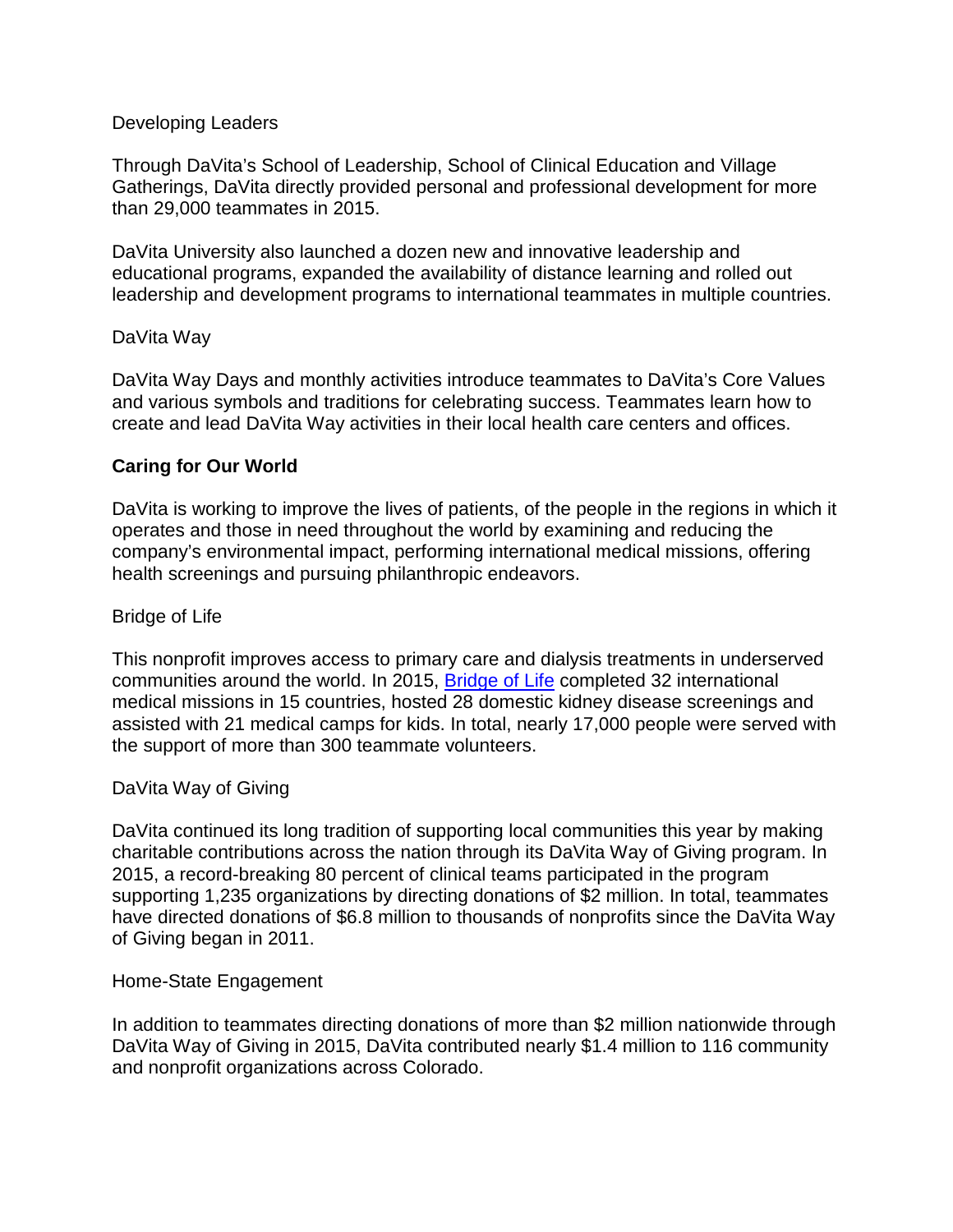#### KT Community Foundation

The KT Community Foundation offers backing for teammate-led projects that make a difference in teammates' local communities and overseas. To date, it has funded more than \$400,000 for such projects.

#### Village Service Days

DaVita teammates and their families and friends have volunteered more than 111,000 hours through 2,500 community service projects – known as Village Service Days – since 2006.

#### **Sustainability**

DaVita continues to help improve patients' and teammates' health and quality of life while reducing its environmental footprint. DaVita met and surpassed three of the five environmental goals it aimed to accomplish by the end of 2015, as noted below.

- 1. Reduce energy consumption per treatment by 15 percent. DaVita reduced energy consumption by five percent and is seeking an additional 10 percent reduction by 2020.
- 2. Reduce water consumption by 10 percent. DaVita surpassed the goal with a 30 percent reduction and is seeking an additional 30 percent reduction by 2020.
- 3. Reduce office paper consumption by 20 percent.
	- DaVita reduced office paper consumption by five percent and is seeking an additional 15 percent reduction by 2020.
- 4. Increase environmentally preferable procurement by 10 percent. DaVita achieved 10 percent and incorporated this into the 2020 goal.
- 5. Add one teammate education program each year.

 DaVita achieved this goal by adding more than one new educational program each year since 2011.

Additionally, DaVita teammates from across the country and from various teams came together in April 2015 for a Sustainability Summit to brainstorm ideas for DaVita's next set of environmental goals. The final product – DaVita's 2020 goals – focuses on ambitious objectives to reduce the company's environmental impact in the areas of energy, water, waste, buildings and supply chain.

To learn more about DaVita's approach to corporate social responsibility, please visit [DaVita.com/CommunityCare.](http://www.davita.com/community-care/?utm_source=EarnedMedia&utm_medium=PressRelease&utm_campaign=DigitalSupport)

#### **DaVita and DaVita HealthCare Partners are trademarks or registered trademarks of DaVita HealthCare Partners Inc.**

#### **About DaVita HealthCare Partners**

DaVita HealthCare Partners Inc., a Fortune 500® company, is the parent company of DaVita Kidney Care and HealthCare Partners. DaVita Kidney Care is a leading provider of kidney care in the United States,